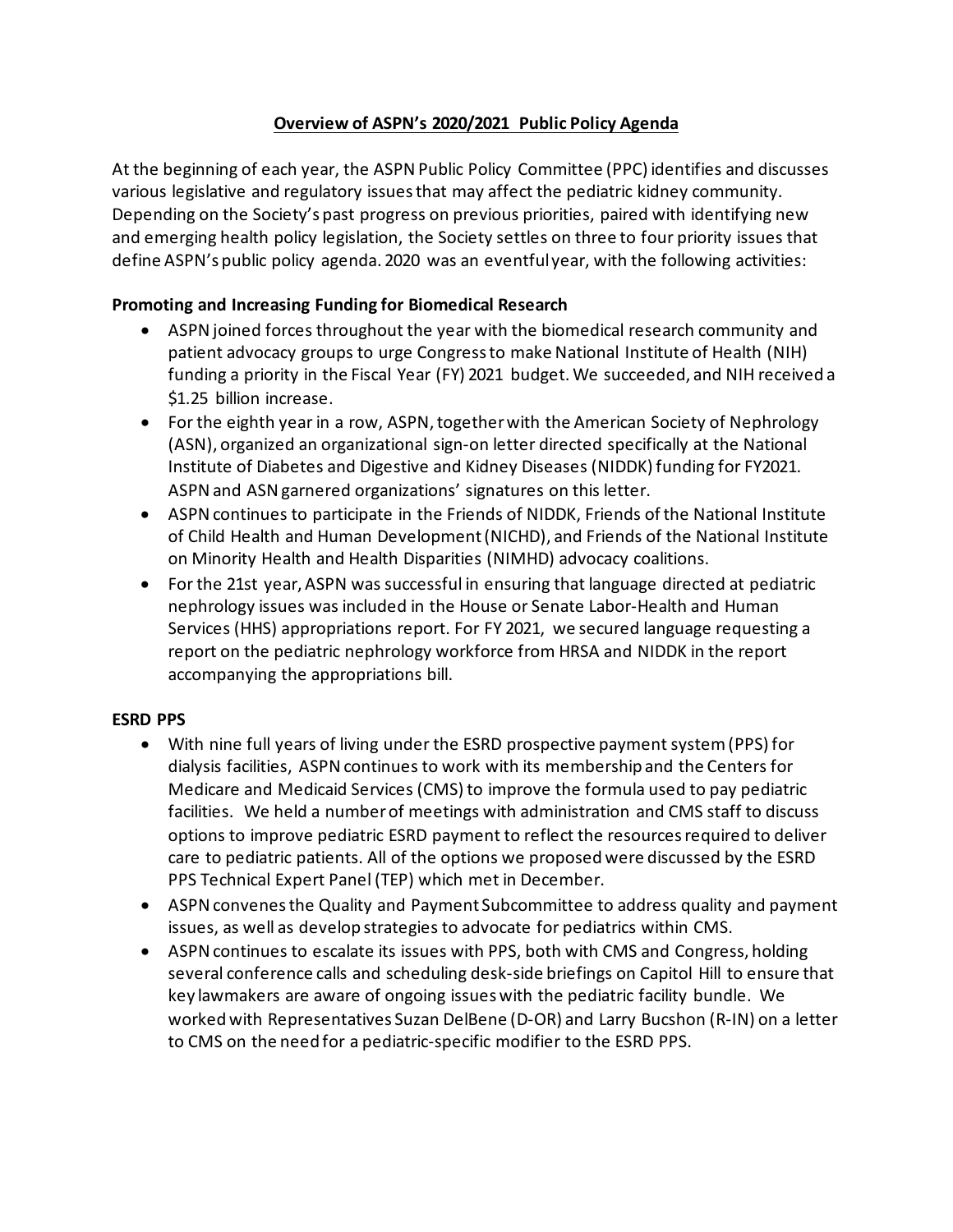• ASPN continues to nominate its members to sit on relevant advisory panels and Eileen Brewer, Alicia Neu, and Joseph Flynn participated in the ESRD PPS TEP that specifically addressed the costs and issues associated with pediatric ESRD care.

### **QIP and Quality Measures**

- ASPN remains in a key position as the expert with respect to pediatric quality measures.
- ASPN remains a member of the National Quality Forum (NQF) and recently nominated a member to serve on the Renal Standing Committee.

# **Affordable Care Act (ACA) Advocacy**

- ASPN continues to support and monitor the implementation of the ACA by:
	- o Continued monitoring and reporting on implementation of health insurance exchanges in states.
- ASPN continues to support efforts to protect the Medicaid expansion and patient protections included in the ACA.

### **Advocacy Scholars**

- 2020 marked the tenth year for the John E Lewy Foundation for Children's Health Advocacy Scholars Program. Scholars participated virtually in ASPN's Spring and Fall Virtual Capitol Hill Days.
- The current scholars, along with those who have already graduated from the program, are active participants of ASPN's PPC, and have taken on leadership roles within PPC and other ASPN committees.

# **Other Highlights**

- ASPN held two successful virtual Capitol Hill Days in May and November.
- ASPN continued to support the Living Donor Protection Act that was reintroduced on a bipartisan basis in both the House and Senate. In addition, ASPN continued to support the development of immunosuppressive drug coverage legislation, which was passed by Congress s as part of the end-of-year legislative package.
- ASPN commented on the 2021 Physician Fee Schedule, which included the evaluation and management documentation payment changes, increases to the ESRD Monthly Capitation Payment services, and outlined the requirements for year 5 of the Quality Payment Program.
- ASPN submitted a joint letter with ASN and the Renal Physicians Association on HHS' final ESRD Treatment Choices model that was released as part of the Kidney Initiative. This model does not include patients under 18 years of age, but could inadvertently require participation by pediatric facilities which ASPN is attempting to fix.
- ASPN submitted joint comments with RPA opposing the administration's changes to the visa program, which would negatively impact the ability of foreign-born graduates to participate in the nephrology workforce.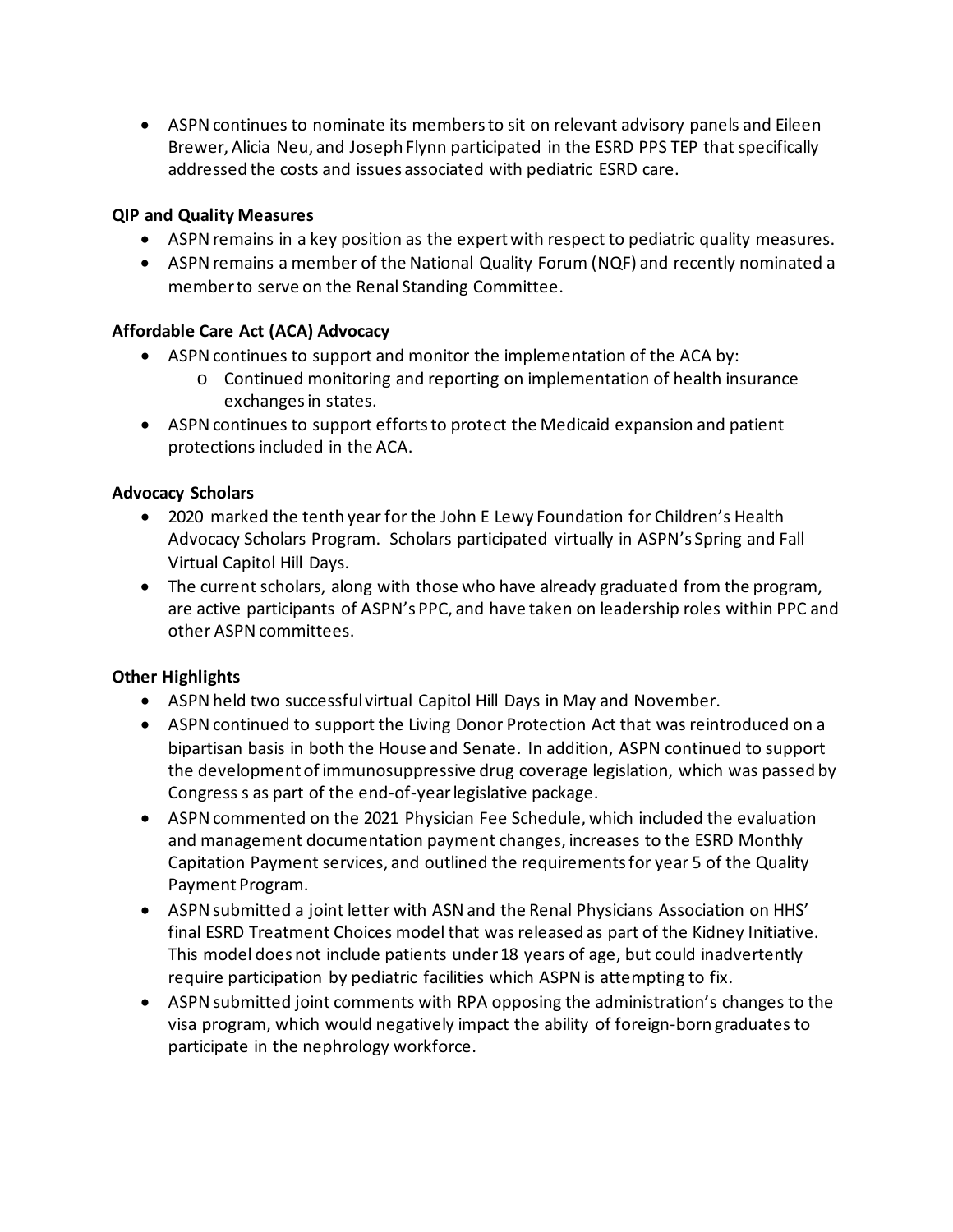- ASPN submitted a joint letter with RPA on legislative action needed to address the COVID-19 pandemic in the spring. ASPN also submitted a separate letter to Congressional leaders with pediatric-specific requests for COVID relief.
- ASPN submitted comments to NIDDK in response to the Request for Information for NIDDK's Strategic Plan.
- ASPN submitted comments on HRSA's proposed rule to remove financial barriers to organ donation for living donors.
- ASPN submitted comments to Representative Blumenauer (D-OR) on the BETTER Kidney Care Act, which ultimately excluded pediatric patients, per our request.

Building on the 2020 agenda's successes,the 2021 agenda includes a number of legislative and regulatory issues that the Society will continue to tackle. ASPN's advocacy efforts are flexible, often changing to reflect current Washington debate and utilizing the membership's own advocacy expertise to appropriately match and most effectively communicate our message to the right people. With this in mind, the ASPN will focus on targeted legislative and regulatory work including appropriations and Medicare reimbursement as well as quality issues at the federal level. In 2021, ASPN will expand and strengthen its agenda to educate a new generation of society members to engage with the PPC and work with federal agencies, including CMS and the NIH, on a broader level.

# **Legislative**

- As the only representative of pediatric nephrology patients, it remains essential that ASPN representatives visit the Hill and engage with Members of Congress to continue current relationships and build new ones with Committee staff and key members of Congress. ASPN will hold a virtual Capitol Hill Day in the spring and will schedule meetings for ASPN members who wish to meet with their representatives outside of our advocacy day.
- ASPN will continue to advocate for a pediatric-specific modifier to be applied to the ESRD bundled payment.
- ASPN will explore legislative solutions to support and expand the pediatric nephrology workforce.
- If Congress introduces legislation to reform entitlement programs such as Medicare or Medicaid, ASPN will continue to advocate that pediatric kidney patients have continued access to necessary subspecialty care.

### **Promoting Biomedical Research Funding**

- ASPN supports the highest attainable funding level for NIH and fight for increases for federal research programs in the FY 2022 budget, while identifying alternative funding streams of interest to members.
- ASPN will draft new appropriations report language in 2021 for FY2022. The Society will work to ensure that this appropriations report language is included in both the Senate and House Labor, Health and Human Services, Education Appropriations bills.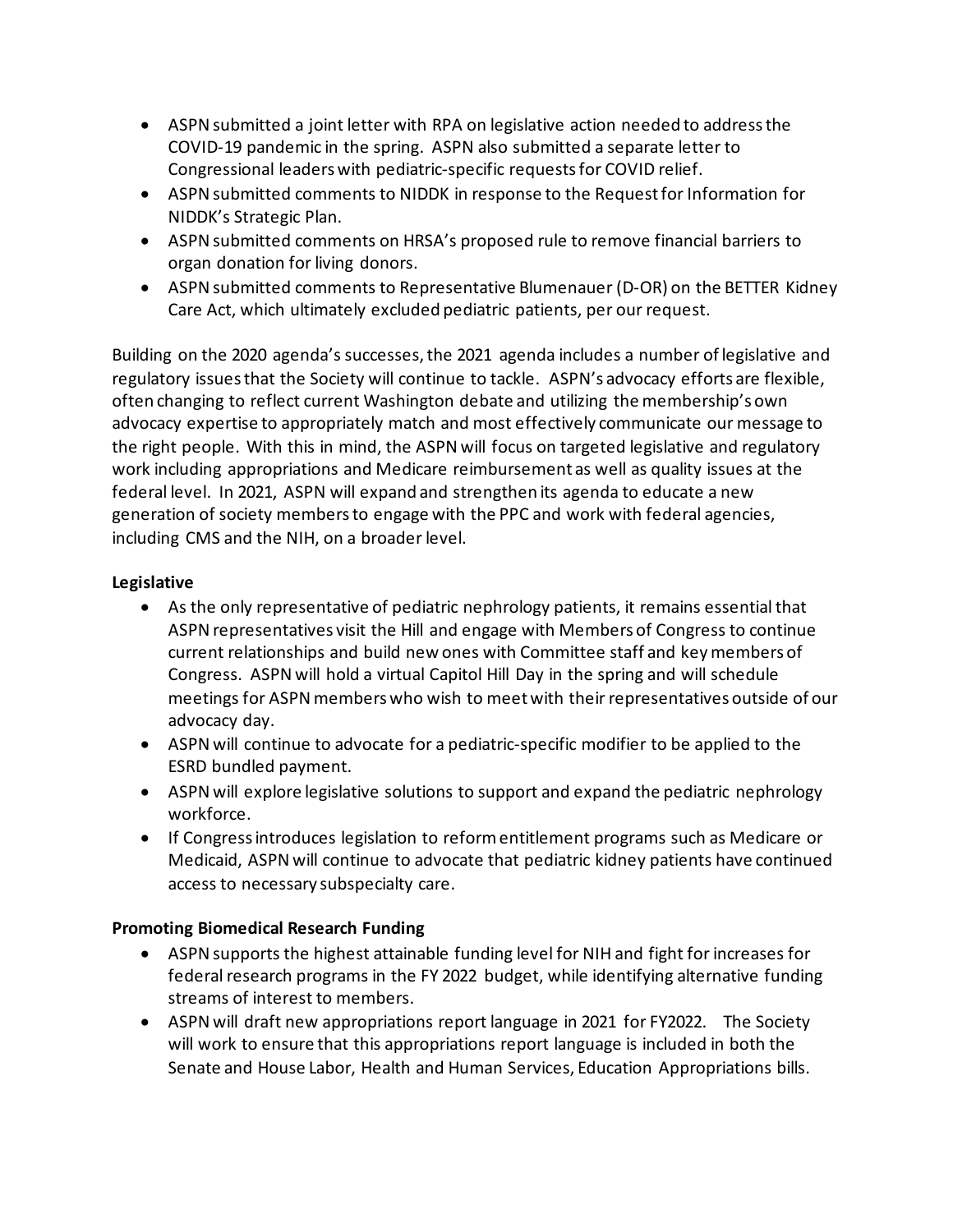• ASPN will work with the NIDDK, the National Heart, Lung, and Blood Institute (NHLBI), NICHD, NIMHD and any other relevant Institutes within the NIH to elevate issues related to research and pediatric kidney disease, specifically the role social determinants of health and racial and ethnic inequities play in kidney disease.

### **Affordable Care Act (ACA) Repeal and Replacement**

• Given the outcome of the 2020 election and the judicial challenge to the ACA, Congress and the Biden administration may take action to change provisions or modify implementation of the law. ASPN will advocate to ensure that patients maintain their access to necessary medical care, particularly young adults navigating the transition from pediatric to adult healthcare and those who received coverage as part of the Medicaid expansion.

#### **Kidney Specific Legislation**

• ASPN will continue to advocate for the Living Donor Protection Act and actively support its passage this Congress.

#### **Drug Shortages and Pricing**

• Drug pricing will remain on Congress' agenda this year. ASPN will advocate to ensure that the Society's concerns about pricing and shortages are considered during the development of any legislative solutions. ASPN will support policies that improve pediatric patient access to appropriate therapies.

#### **Pediatric Nephrology Work Force**

- In December 2020, Congress passed a historic increase to the Medicare graduate medical education (GME) program, funding 1,000 new Medicare-supported residency positions. ASPN will monitor distribution of these GME positions and advocate for support of pediatric nephrology where appropriate.
- ASPN will monitor closely and weigh in on workforce issues, including loan repayment, graduate medical education and any other relevant initiatives.

### **Advancing Health Equity**

• ASPN recognizes the disproportionate impact of kidney disease on communities and children of color and advocates to enact policies that will advance health equity. ASPN will monitor for opportunities to raise awareness of inequalities in nephrology care access and funding for research to eliminate underlying drivers of unequal access to nephrology care.

### *Regulatory*

#### **MIPPA Implementation**

• ASPN will continue to develop its relationship with CMS to ensure that the pediatric nephrology voice is heard.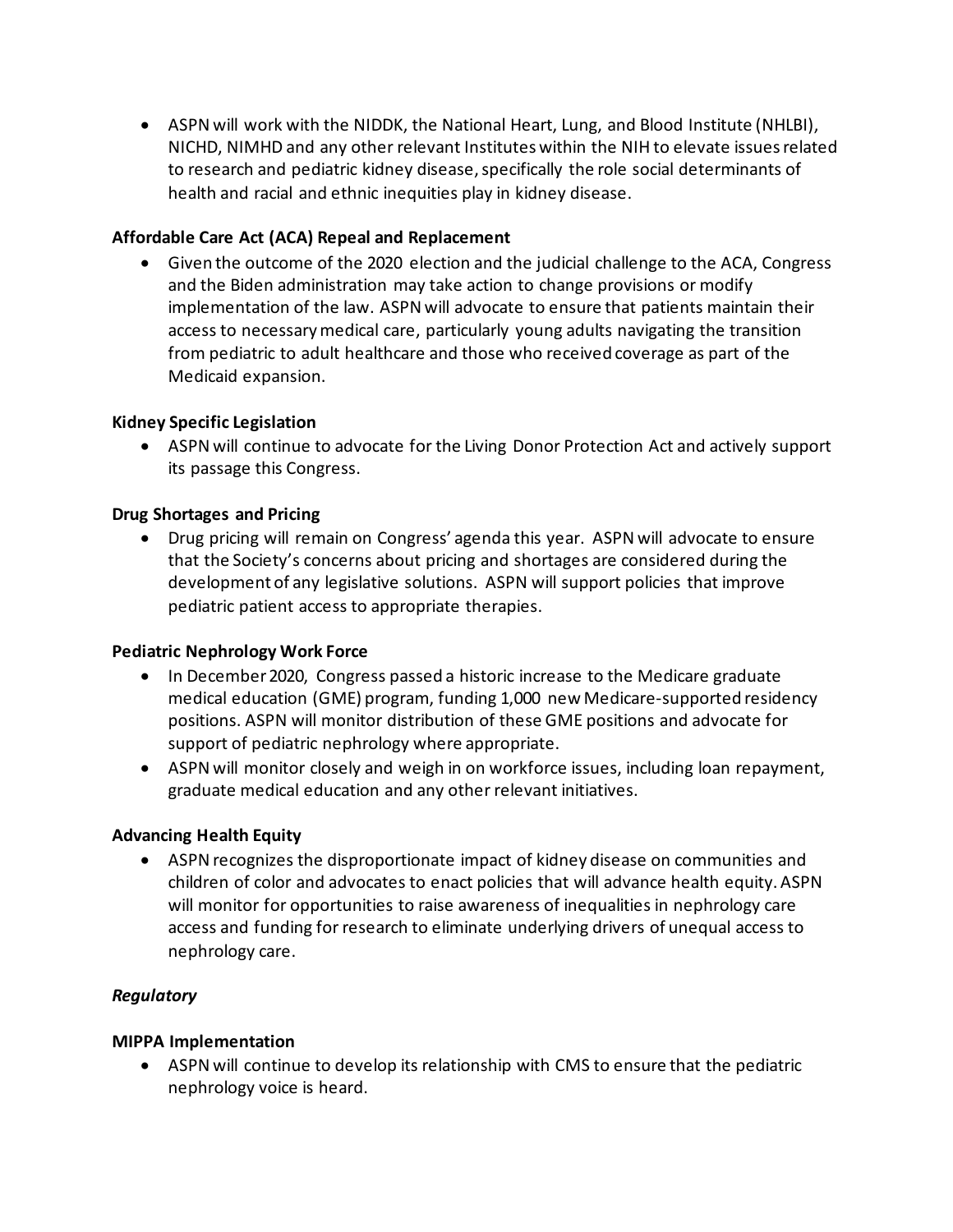- ASPN will continue to expand its leadership on pediatric issues within the ESRD and chronic kidney care community.
- ASPN will continue to provide guidance to and engage with CMS on pediatric issues related to the PPS and QIP, including the development of pediatric-specific modifier to the ESRD bundled payment.
- ASPN will collaborate with the National Renal Administrators Association (NRAA) on member education activities related to Medicare payment and dialysis.

### **Quality Issues**

- The ASPN Quality and Payment Subcommittee of the Public Policy Committee will continue to offer guidance and expertise on quality measures as new issues arise.
- ASPN will continue to nominate members for CMS TEPs, which work to develop new ESRD quality measures prior to their inclusion in the QIP.
- ASPN members will work closely with RPA to maintain and improve physician-level renal quality measures.
- ASPN will continue to ensure that at least one member of the NQF's Renal Standing Committee is a pediatric nephrologist.

#### **Medicare Physician Payment**

- ASPN will continue to engage as appropriate on CMS' policy changes for evaluation and management documentation and payment and will work in coalition as appropriate.
- ASPN will monitor the implementation of MACRA, the legislation replacing the SGR, to ensure members have meaningful methods to participate and to provide guidance on new payment models, particularly for pediatric nephrology-related items.
- ASPN will continue to monitor and engage when appropriate on nephrology-specific alternative payment models.

### **Drug Shortages and Pricing**

• ASPN will continue to engage with the FDA and CMS to promote access to necessary drugs and formulations of drugs for children with kidney disease.

### **Monitoring and Coalition Building**

- ASPN will continue to monitor the implementation of the ACA and weigh in where appropriate on proposed rules and legislation.
- ASPN will monitor legislation and other federal initiatives, such as Healthy People 2030, taking advantage of opportunities to weigh in or provide public comment on such initiatives.
- ASPN will continue to work with CMS and kidney community groups such as the Kidney Care Partnership (KCP) to inform its membership about MIPPA Implementation, CROWNWeb and any other relevant issues should they arise.
- ASPN will continue to foster its relationship with other organizations, such as the Children's Hospital Association (CHA), American Academy of Pediatrics (AAP), American